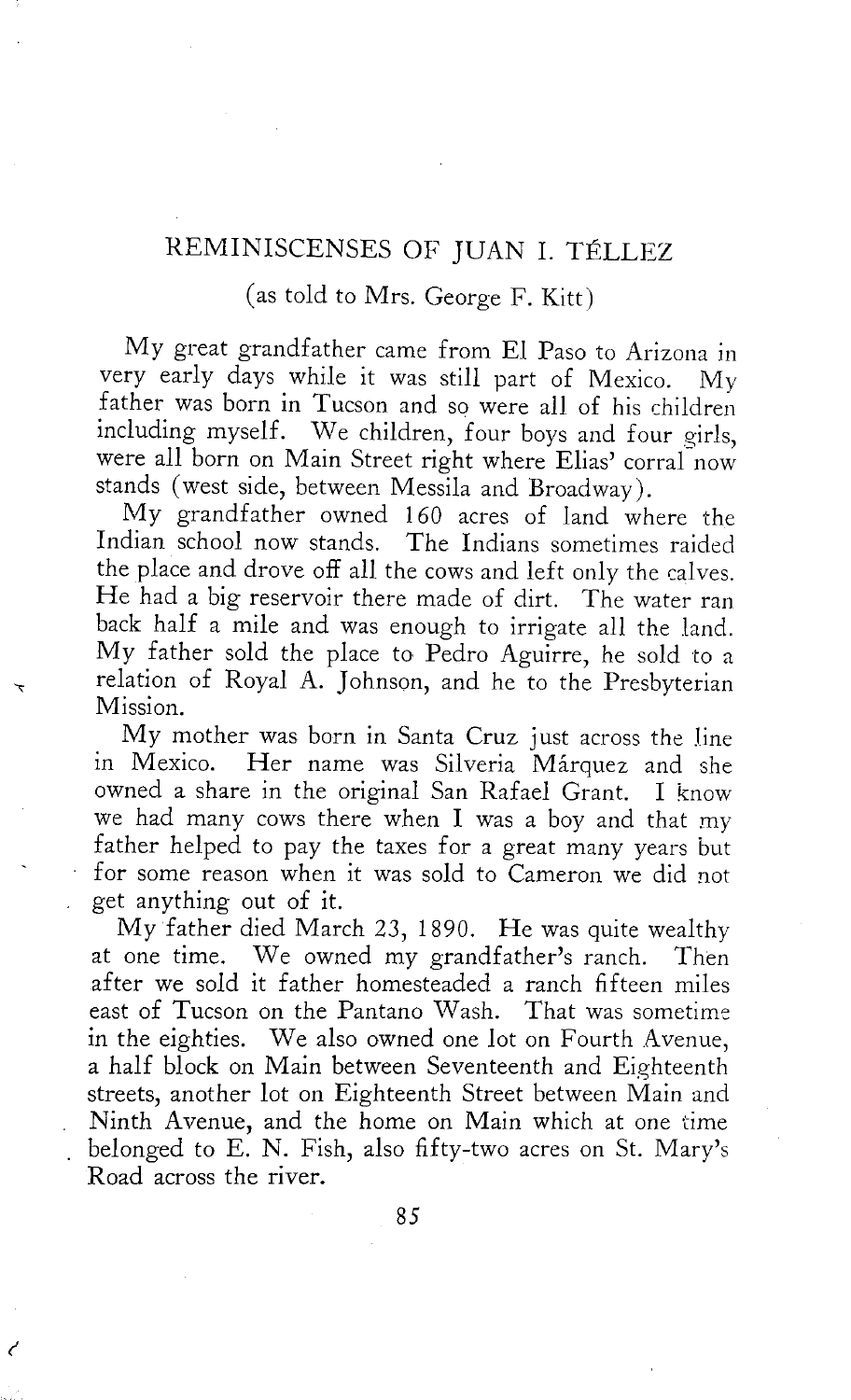As a boy I went to the Tucson private schools and then for ten months I went to Industrial College in Lawrence, Kansas. My father sent me there because he was a great<br>friend of Sam Hughes and he recommended it. Mr. friend of Sam Hughes and he recommended it. Hughes took me there but I could not stand the climate;<br>got malaria and had to come home. When I returned I got malaria and had to come home. went to school under John Spring.

Mr. Spring was a very bright man and a good teacher and I learned bookkeeping. I could make any kind of accounts then. If I had gone on with my profession and gone into a store I would have been better off than I am today. But I liked to ride broncos and I liked to be free so I spent lots of time on the ranch. I am a poor man now but I have never worked for anybody but myself. I still have six good horses and some wagons but they do not make me a living and I am living by my debts.

I can remember much Indian trouble, some that my father and grandfather told me and some that I had myself.

I was a small boy at the time of the Camp Grant massacre but I can remember some things about it and some things my father told me. He was one of the party. They met near Cabadilla ranch and went through the pass. There were many Indians and not quite so many Mexicans and Americans, pretty nearly as many Americans as Mexicans. Among the Americans were Jimmy Lee, Sam Hughes, Chas. Shibell, Jim Douglas (Mrs. Tilly Sutherland's father), Bill Oury, and lots of others.

On their way back they met an Arivaipa Apache driving off a fine buckskin race horse which belonged to a man in Tucson. The horse was being ridden by a big squaw and a little girl. They shot the squaw and one of the men was leading the girl off by the hand, for he was going to keep her, when Placido Soza up with his gun and shot her. They also had a yoke of oxen and this proved that it was the Arivaipa Indians who were doing the stealing and killing.

Indians were often seen around my grandfather's ranch —the one on this side of the river just east of Cat Mountain where the Indian school now stands. There were several ranches right there together; Mrs. Guadalupe Pacheco's,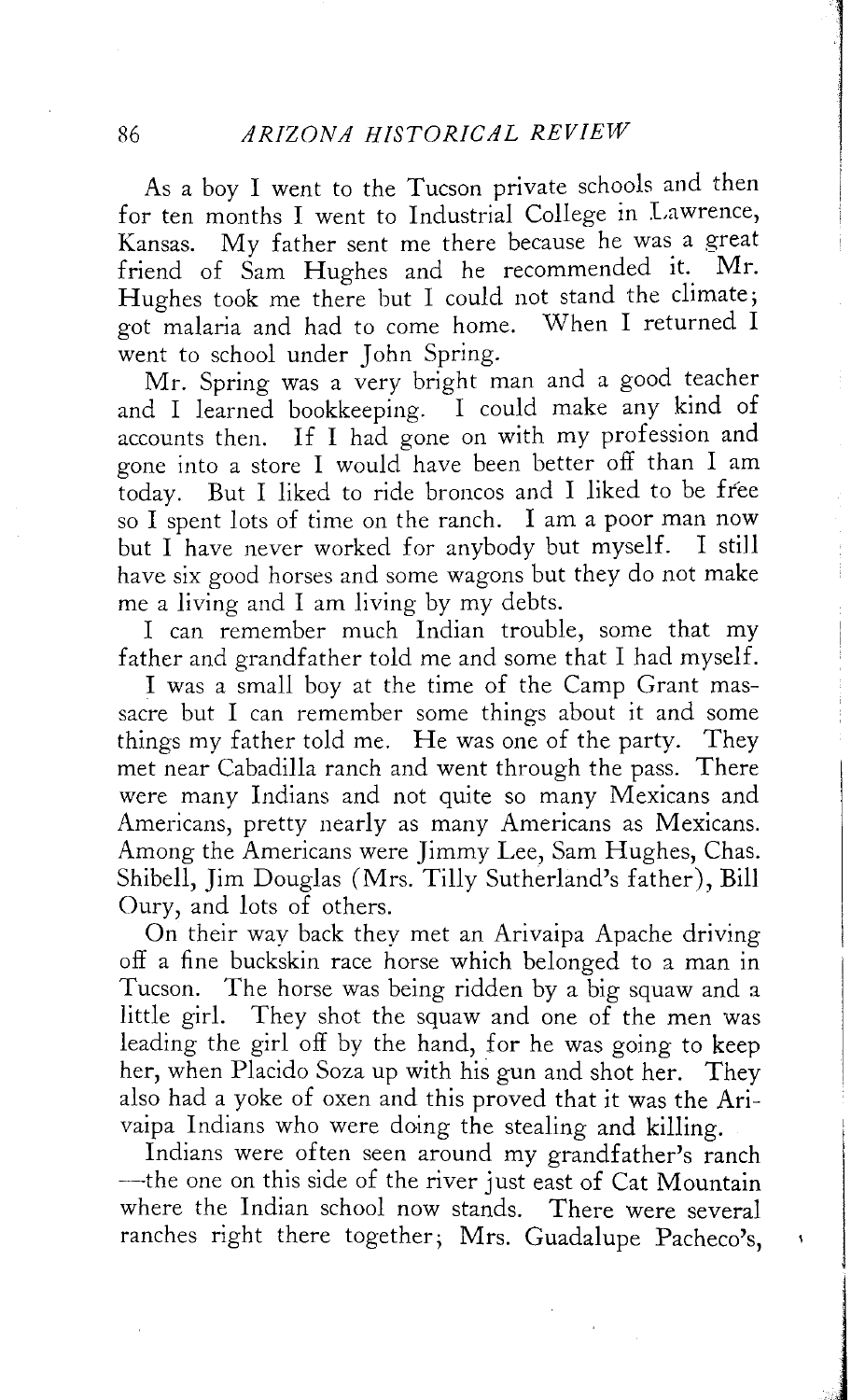Mrs. Wm. Oury's, Ramón Castro's and José Herera's, and they built their houses all within hailing distance of each other. My father's was on the northeast corner of his land. The houses were built with a four-foot wall extending above the flat dirt roof to be used as breastworks. There were holes in the wall and a ladder of poles with smaller branches tied on with cowhide for rounds was always placed against the wall. The corrals were close to the house and made of brush piled between upright posts. Around the corral on the outside was a ditch deep enough that the cattle would not jump it should the fence be torn down. All of this was to make it as hard as possible for the Indians to get the cattle which were locked in these corrals at night and herded in the daytime. The calves were generally kept in the corrals all the time.

I remember once when I was about eight years old, that must have been in 1870, I was out on my grandfather's ranch when one of the men came running in to say that the Indians had gotten the cows. He and the herders from the adjoining ranches were tending the herd on the west bank of the river near what is now the Mission swimming pool when the Indians swooped down on them and drove the cattle off toward the west. My father and the other ranchers gathered as many men together as they could and went after them. Men in those days did not know what fear was. They went after the Indians in much the same spirit as football players go into the game today. They overtook the Indians in Robles Pass under Cat Mountain, beat them off and brought back the cattle. None of the men were hurt and it is impossible to say whether or not any of the Indians were hurt, as they scatter like quail in the brush and always if possible they take their dead and wounded with them. I remember that one time in particular because I was there. They even stole cattle from my father's place on Main Street between Seventeenth and Eighteenth streets.

One time, a long time after the Camp Grant massacre in 1871, the citizens of Tucson got word that some Indians who had been raiding in Mexico were bringing a large band of horses and cattle up through Sasabe and would come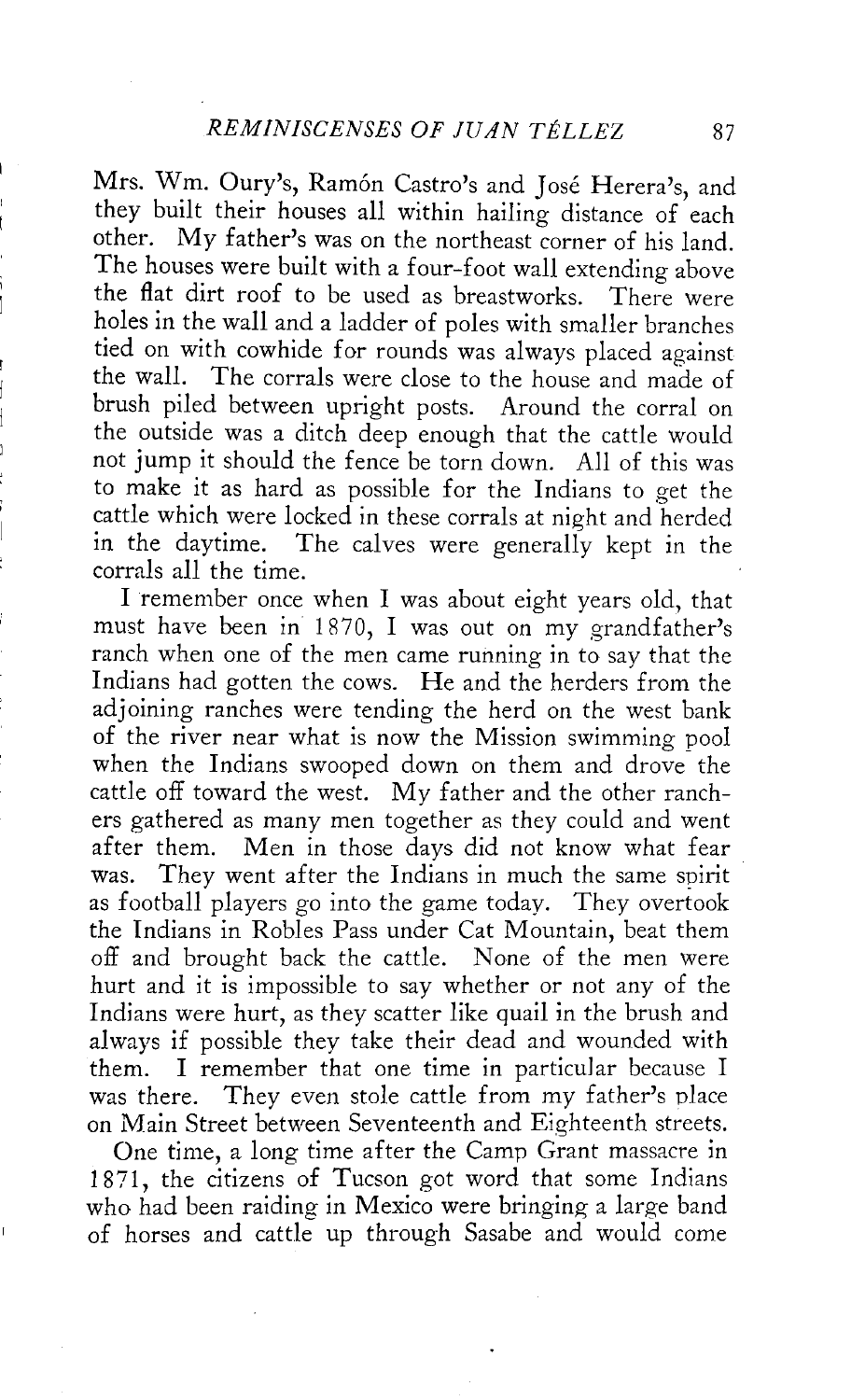through Puerto del Amol (Amole Pass) in the Tucson Mountains, cross to the north point of the Santa Catalinas, and make their way to the reservation by way of Canyon del Oro. I do not know whether they were Arivaipa or San Carlos Apaches. A large party of Mexicans, I do not know how many, but my father was one of them, went out to the Puerto del Amol and waited for the Indians. When they appeared both sides began to shoot. The Mexicans got most of the horses and cattle, but whether they got any Indians or not they never knew.

I never was in but one Indian fight and I guess I would not have been in that if I had had any idea that we would ever catch up with the Indians. It was in the spring of 1886. The Indians were very bad all over the country and had been raiding in Mexico. Word was brought in early one morning that Indians had raided my father's ranch fifteen miles east of Tucson, in the Pantano Wash, and carried off the seven-year-old son of Juan Gastelo, the man in charge, and stoned the mother but did not kill her. M. G. Samaniego and R. N. Leatherwood got together fifteen or twenty men including myself and we rushed to the ranch. We rode fast and reached there about noon. We started out on the trail immediately and after going some distance found a beef that the Indians had killed, with the blood still warm. Halfway between the Téllez ranch and Martinez, ten miles from the ranch, at about 4 o'clock we ran across the Indians and surprised them eating supper. Most of them were down in a low place but some were up on higher ground with two bunches of horses each with a bell mare. Four of us, Jesus Padres, Pedro Aguirre, a soldier, and myself started after the Indians with the horses. We saw the boy on a big buckskin horse up on a knoll to our right and called to him. He was all alone and without any shirt on. The Indians had taken it. He did not seem to be at all frightened but came over to us. We fired several shots at the Indians and they left the horses and dropped down behind the rocks as if killed. We wanted to go up and get the horses but Mr. Samaniego said no, that the Indians might be fooling us. Meanwhile the other men